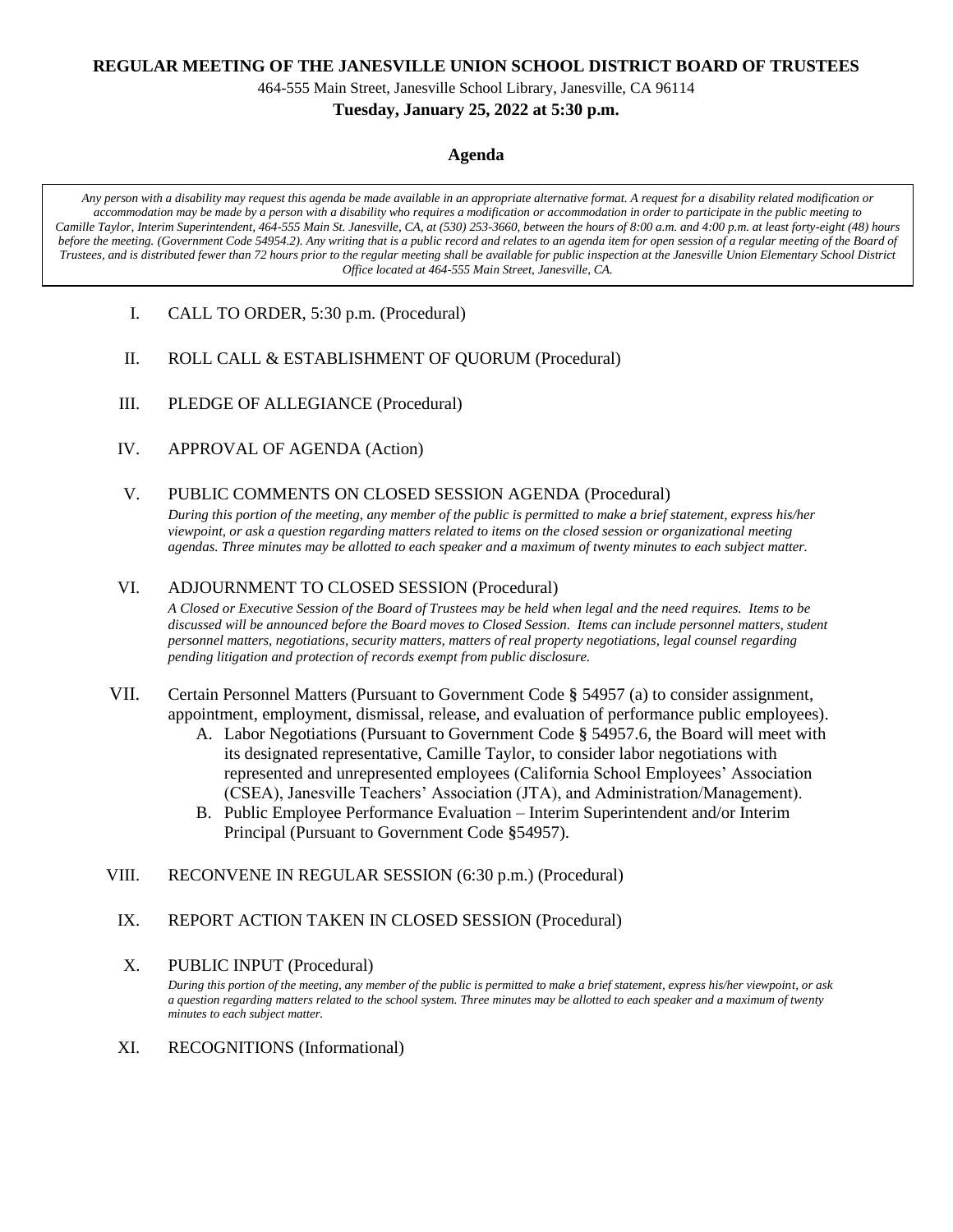## XII. REPORTS (Informational):

- A. 2021/22 FIT Report (Troy Amrein) *(Attachment)*
- B. Student Council Report
- C. PTO Boosters Report
- D. Janesville Teachers' Association (JTA) Report
- E. California School Employees' Association (CSEA) Report
- F. School Site Council Report *(none in January)*
- G. CBO Report
	- i. Cash Flow Update
- H. Principal Report (attachments)
	- i. Enrollment
	- ii. Upcoming Events
	- iii. Campus Safety
- I. Superintendent Report
	- i. LCAP/Supplemental Annual Update
	- ii. Local Performance Indicators
	- iii. UPK/UTK Planning
	- iv. Governor's January Proposed Budget

## XIII. CONSENT AGENDA (Action)

*Items listed under the consent Agenda and their corresponding attachments are considered to be routine and are acted on by the Board of Trustees in one motion. A member of the Board may request that specific items be discussed and/or removed from the Consent Agenda. It is understood that the administration recommends approval on all Consent items. Each item on the Consent Agenda approved by the Board of Trustees shall be deemed to have been considered in full and adopted as recommended.*

- A. Minutes: Regular Meeting, December 14, 2021
- B. December 2021 Warrants
- C. Request for Allowance of Attendance Because of Emergency Conditions Form J-13A for December 14 and 15, 2021, due to Power Outage
- D. Revised Temporary (Non-Permanent) Employment Teaching Contract for the 2021-2022 School Year reflecting salary placement at Column III/Step 1: Mayra Castaneda

## XIV. DISCUSSION/ACTION ITEMS:

- A. Hiring of Roxanne Davis for vacant 5.95 hours/day Paraeducator-2 Position (Action)
- B. Memorandum of Understanding (MOU) Between JUSD and the CSEA Regarding COVID Dated November 8, 2021 (Action)
- C. MOU Between JUSD and the CSEA Regarding COVID Dated January 7, 2022 (Action)
- D. MOU Between JUSD and the CSEA Regarding the Classified School Employee Summer Assistance Program (CSESAP) (Action)
- E. Janesville 2020/21 School Accountability Report Card (SARC) (Action)
- F. Proposals for Superintendent Search (Action)
	- Leadership Associates
	- Hazard, Young & Attea Associates/Valerie Pitts
- G. 1<sup>st</sup> Reading of Board Bylaws (BB) (Procedural):
	- BB 9250 Remuneration, Reimbursement, and Other Benefits